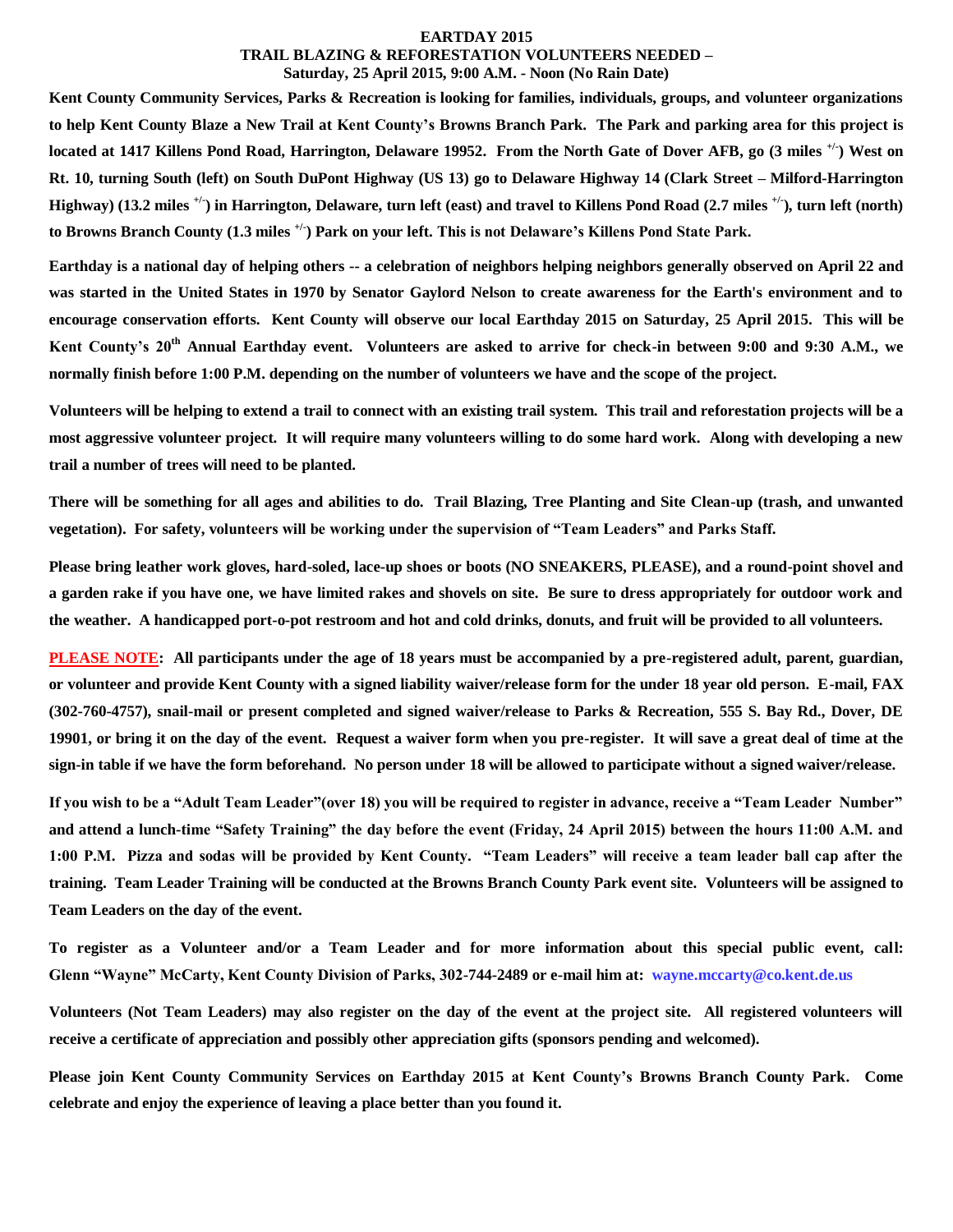Dennis K. Mumford Director Department of Community Services (302) 744-2492

Hilary Welliver Director Division of Library Services (302) 698-6440



Jeremy Sheppard Assistant Director Divisions of Parks & Recreation (302) 744-2490

Michael Rigby Parks Supervisor 302-697-0900

Department of Community Services

### **KENT COUNTY WAIVER FOR PERSON UNDER 18 COMMUNITY SERVICE EVENT – EARTHDAY 2015 25 APRIL 2015**

**I, HEREBY, FOR MYSELF, MY CHILD, MY HEIRS, EXECUTORS AND ADMINISTRATORS, WAIVE AND RELEASE ANY AND ALL RIGHTS AND CLAIMS FOR DAMAGES I OR MY CHILD MAY HAVE AGAINST KENT COUNTY PARKS AND RECREATION AND ITS REPRESENTATIVES, SUCCESSORS AND ASSIGNS FOR ANY AND ALL INJURIES SUFFERED BY MYSELF OR MY CHILD AT THE ACTIVITIES FOR WHICH I AM REQUESTING.**

**PARENT OR LEGAL GUARDIAN MUST SIGN FOR ANY CHILD UNDER 18, ENTERING A PROGRAM, EVENT, OR COMMUNITY PROJECT.**

**\_\_\_\_\_\_\_\_\_\_\_\_\_\_\_\_\_\_\_\_\_\_\_\_\_\_\_\_\_\_\_\_\_\_\_\_\_\_\_\_ \_\_\_\_\_\_\_\_\_\_\_\_\_\_\_\_\_\_\_\_\_\_\_\_\_\_\_\_\_\_\_\_\_\_\_\_\_\_\_\_\_\_\_\_\_ [PARENT/GUARDIAN PRINT YOUR NAME] [PLEASE PRINT CHILD'S/CHILDREN'S NAME] ADDRESS: \_\_\_\_\_\_\_\_\_\_\_\_\_\_\_\_\_\_\_\_\_\_\_\_\_\_\_\_\_ \_\_\_\_\_\_\_\_\_\_\_\_\_\_\_\_\_\_\_\_\_\_\_\_\_\_\_\_\_\_\_\_\_\_\_\_\_\_\_\_\_\_\_\_\_ CITY, STATE, ZIP: \_\_\_\_\_\_\_\_\_\_\_\_\_\_\_\_\_\_\_\_\_\_ [PLEASE PRINT CHILD'S/CHILDREN'S NAME] PHONE NO.: \_\_\_\_\_\_\_\_\_\_\_\_\_\_\_\_\_\_\_\_\_\_\_\_\_\_\_\_ \_\_\_\_\_\_\_\_\_\_\_\_\_\_\_\_\_\_\_\_\_\_\_\_\_\_\_\_\_\_\_\_\_\_\_\_\_\_\_\_\_\_\_\_\_ [PLEASE PRINT CHILD'S/CHILDREN'S NAME] E-MAIL:**  $@$ 

**\_\_\_\_\_\_\_\_\_\_\_\_\_\_\_\_\_\_\_\_\_\_\_\_\_\_\_\_\_\_\_\_\_\_\_\_\_\_\_\_\_ \_\_\_\_\_\_\_\_\_\_\_\_\_\_\_\_\_\_\_\_\_\_\_\_\_\_\_\_\_\_\_\_\_\_\_\_\_\_\_\_\_\_\_\_\_ [PARENT/GUARDIAN - SIGNATURE] [DATE]**

*If you are the parent or legal guardian for more than three (3) children, feel free to utilize more than one waiver form.*

**PLEASE NOTE: NO CHILD WILL BE ALLOWED TO PARTICIPATE WITHOUT A COPY OF THIS FORM ON FILE BY 25 APRIL 2015.**

PAGE TWO